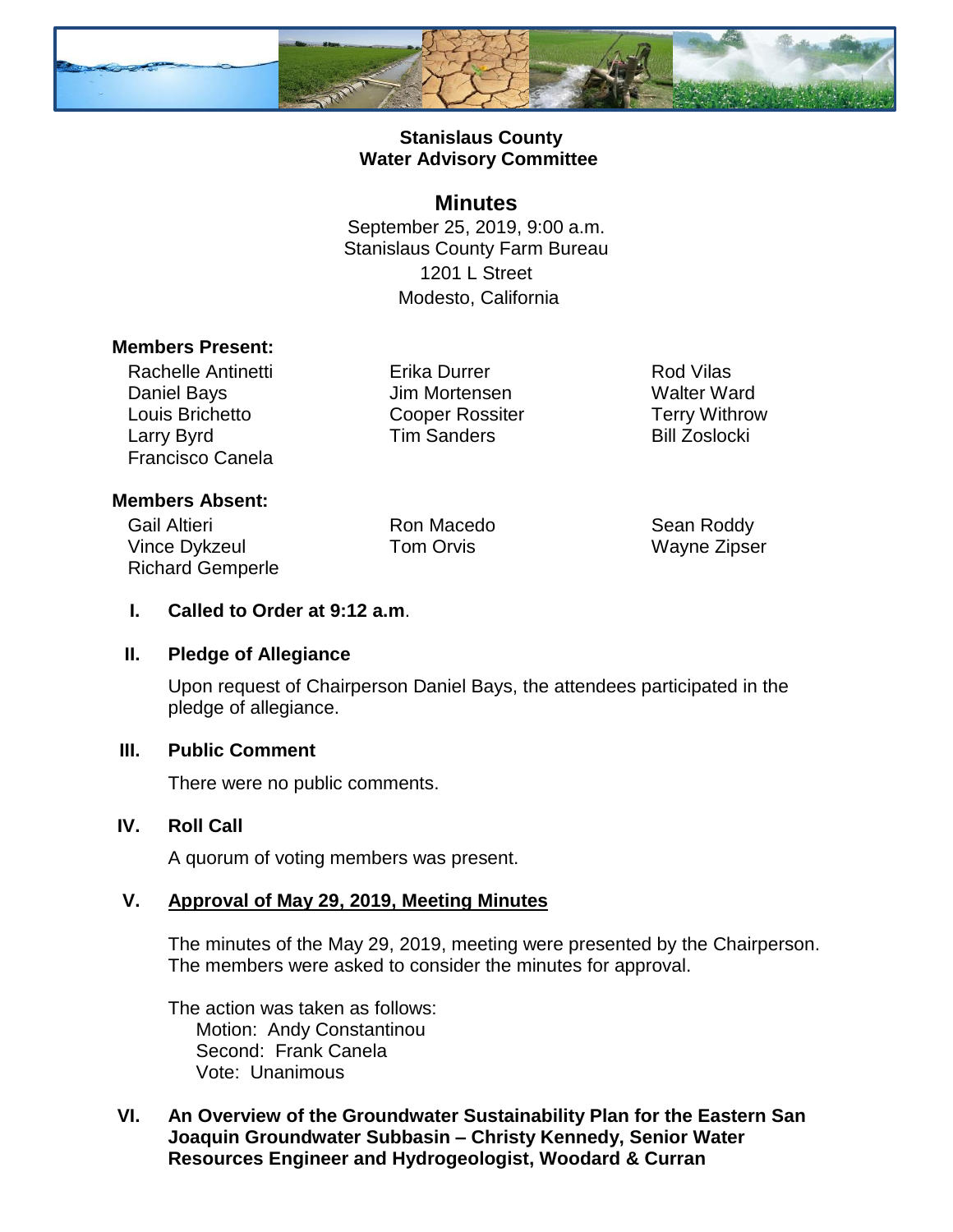Christy Kennedy with the consulting firm of Woodard & Curran provided and overview of the Groundwater Sustainability Plan (GSP) that has been developed for the Eastern San Joaquin Groundwater Subbasin. The GSP is scheduled to be approved by all of the various Groundwater Sustainability Agencies (GSAs) within the Eastern San Joaquin Groundwater Basin later this Fall in time to be submitted to the State Department of Water Resources by the January 31, 2020 deadline. The GSP is required to be updated every five years over the 20 year implementation period through the year 2040. The presentation can be found in its entirety at the following electronic address:

[http://www.stancounty.com/er/groundwater/pdf/wac/stancounty-eastern](http://www.stancounty.com/er/groundwater/pdf/wac/stancounty-eastern-sanjoaquin.pdf)[sanjoaquin.pdf](http://www.stancounty.com/er/groundwater/pdf/wac/stancounty-eastern-sanjoaquin.pdf)

## **VII. An Overview of the Groundwater Sustainability Plan for the Northern & Central Region of the Delta-Mendota Groundwater Subbasin – Leslie Dumas, Senior Water Resources Engineer, Woodard & Curran**

Leslie Dumas, with the consulting firm of Woodard & Curran provided and overview of the Groundwater Sustainability Plan (GSP) that has been developed for the Northern & Central Region of the Delta-Mendota Groundwater Subbasin. The GSP is scheduled to be approved by all of the various Groundwater Sustainability Agencies (GSAs) within the Northern and Central Region of the Delta-Mendota Groundwater Basin later this Fall in time to be submitted to the State Department of Water Resources by the January 31, 2020 deadline. The GSP is required to be updated every five years over the 20 year implementation period through the year 2040. The presentation can be found in its entirety at the following electronic address:

[http://www.stancounty.com/er/groundwater/pdf/wac/northern-central-delta](http://www.stancounty.com/er/groundwater/pdf/wac/northern-central-delta-mendota.pdf)[mendota.pdf](http://www.stancounty.com/er/groundwater/pdf/wac/northern-central-delta-mendota.pdf)

### **VIII. Update on well permitting program; Scott River Public Trust decision; Coordination Post-GSP Implementation – Mike Tietze, Formation Environmental**

This item was deferred to the next meeting scheduled for Wednesday, January 29, 2020.

## **IX. Meeting adjourned at 10:45 a.m.**

## **Scheduling of Next Meeting:**

Wednesday, January 29, 2020, at 9:00 a.m. Stanislaus County Farm Bureau 1201 L Street Modesto, California

PREPARED BY: Fay Tamez, Staff Services Analyst Anette Arias, Administrative Secretary